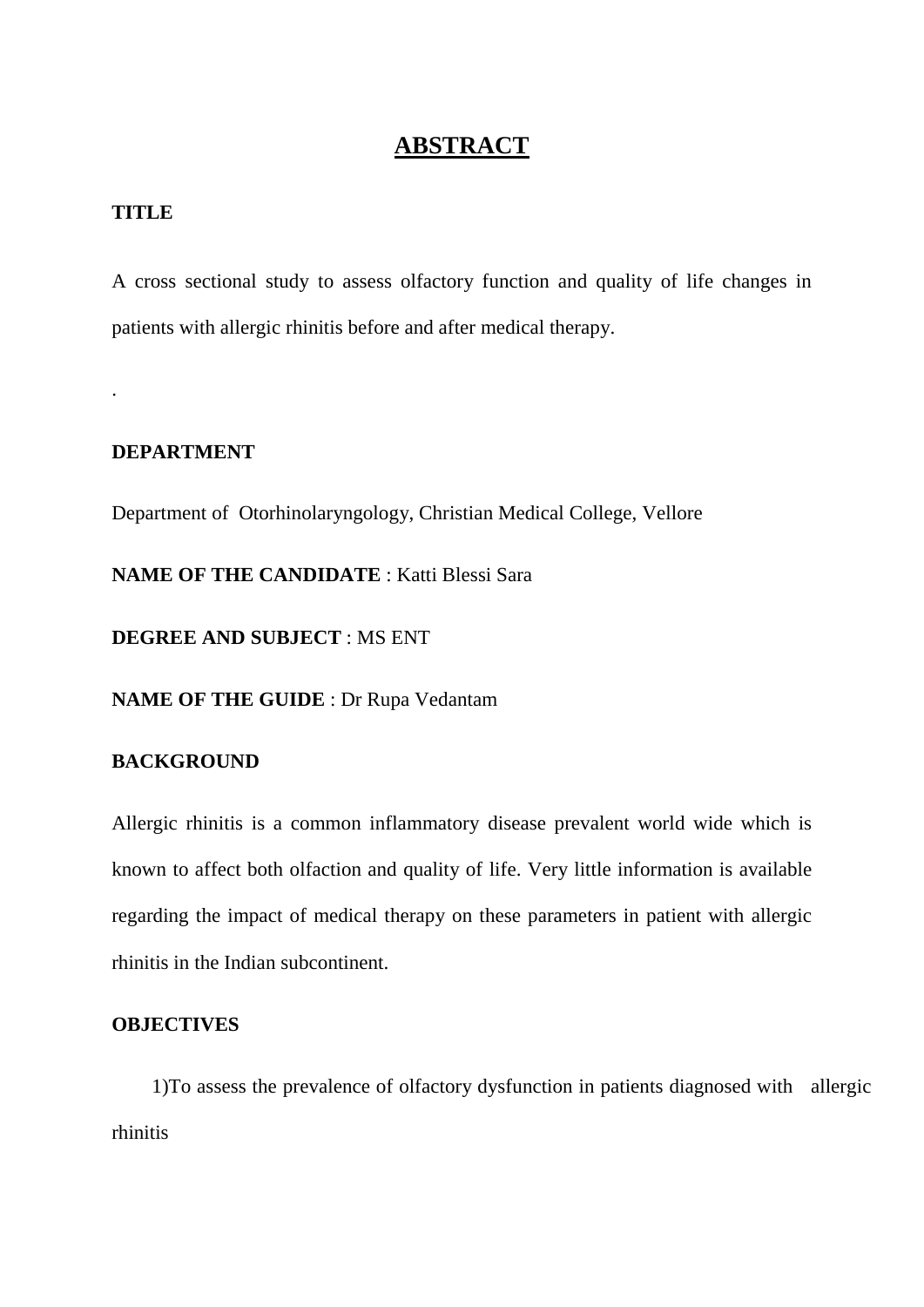2) To evaluate associated quality- of –life changes in patients diagnosed with allergic rhinitis 3) To assess the reversal of olfactory dysfunction and any change in quality –oflife in affected patients following medical therapy

#### **METHODS**

A cross-sectional hospital based study was conducted prospectively in patients diagnosed with allergic rhinitis All recruited patients underwent butanol threshold testing for assessment of olfactory function and assessment of quality of life using a RQLQ questionnaire. These patients underwent medical therapy with steroidal nasal spray, antihistamines and/ or leukotriene receptor antagonists for about 8-12 weeks

At the end of therapy, the same tests were administered again. As there is no normative data for the Indian population, 40 normal individuals were tested to obtain normative data for olfaction testing.

### **RESULTS**

A total of 150 patients with allergic rhinitis were recruited. Most patients (72%) had intermittent, mild or moderate allergic rhinitis. Smokers were more likely to have moderate to severe allergic rhinitis than non-smokers  $(p=0.01)$ . The prevalence of hyposmia in patients with allergic rhinitis was 28.7%. The degree of hyposmia was mild (52.9%) or moderate (35.3%)in the majority. Following therapy, there was a significant improvement in olfaction scores  $(p=0.001)$ . Quality of life (QOL)was affected in all patients with allergic rhinitis and the mean QOL scores were raised, particularly those affecting nasal, emotional and non-nasal symptoms. These scores also showed a significant improvement following therapy  $(p=0.00)$